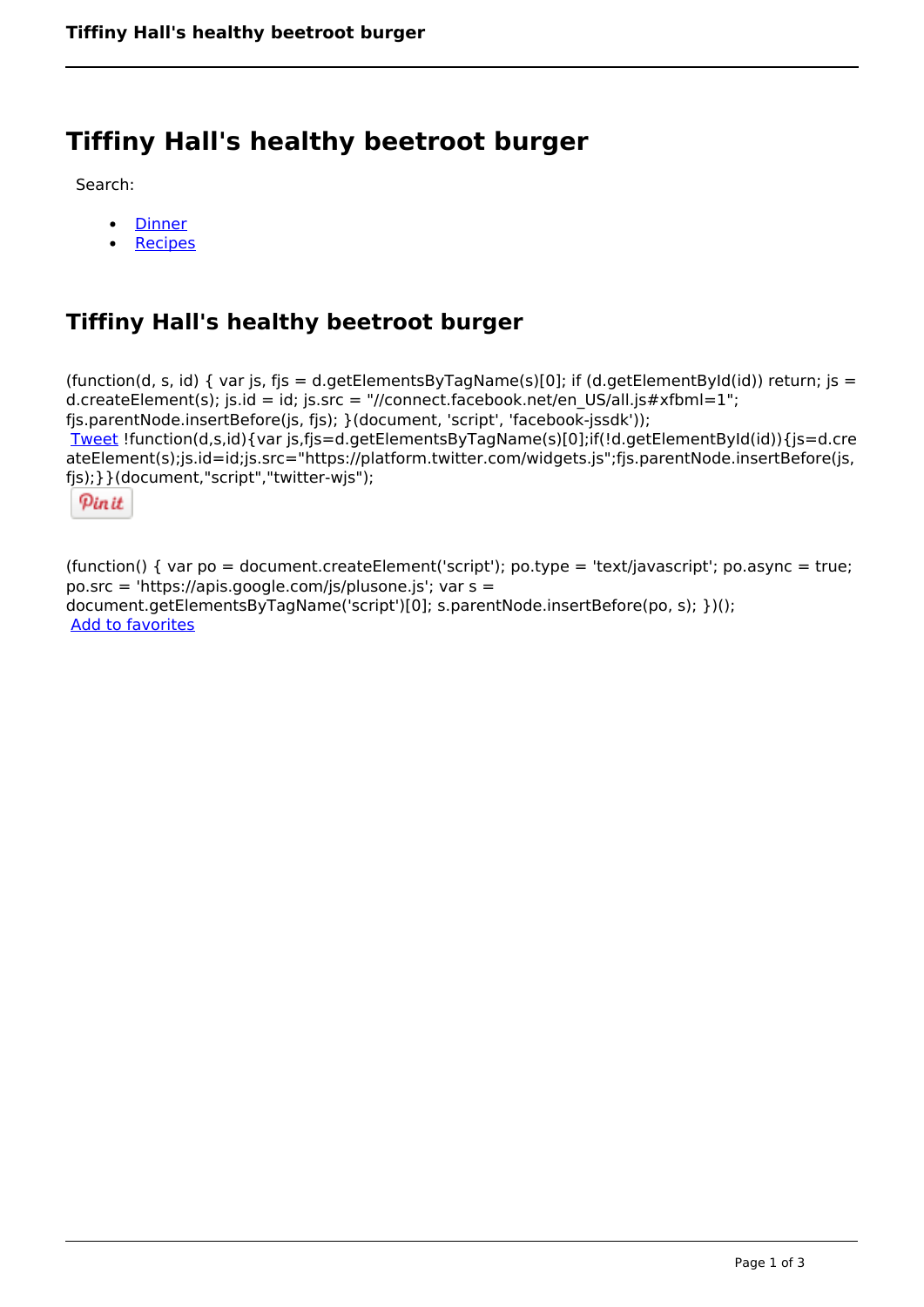

Rate this recipe

0 people are cooking this [Count me in](https://www.naturalhealthmag.com.au/flag/flag/favorites/2545?destination=printpdf%2F2545&token=c65fccbeb7e10e4d29e330d79511f0bb)

A delicious lunch packed with nutritious goodness.

## **Ingredients** (Serves 2)

- 1 baby beetroot, grated
- ½ red onion, finely diced
- 100 g firm tofu, grated
- 20 g feta, grated
- $\cdot$  ¼ cup quinoa flour
- 2 large eggs, roughly beaten
- ¼ cup chopped parsley
- 2 small wholegrain (or gluten free) rolls
- 4 iceberg lettuce leaves
- 1 medium tomato, cut in 4 slices
- 2 tbsp tzatziki
- $\cdot$  ¼ cup alfalfa sprouts

## **Method**

Combine beetroot, onion, tofu, feta, flour, eggs and parsley. If mixture is too wet add a little more